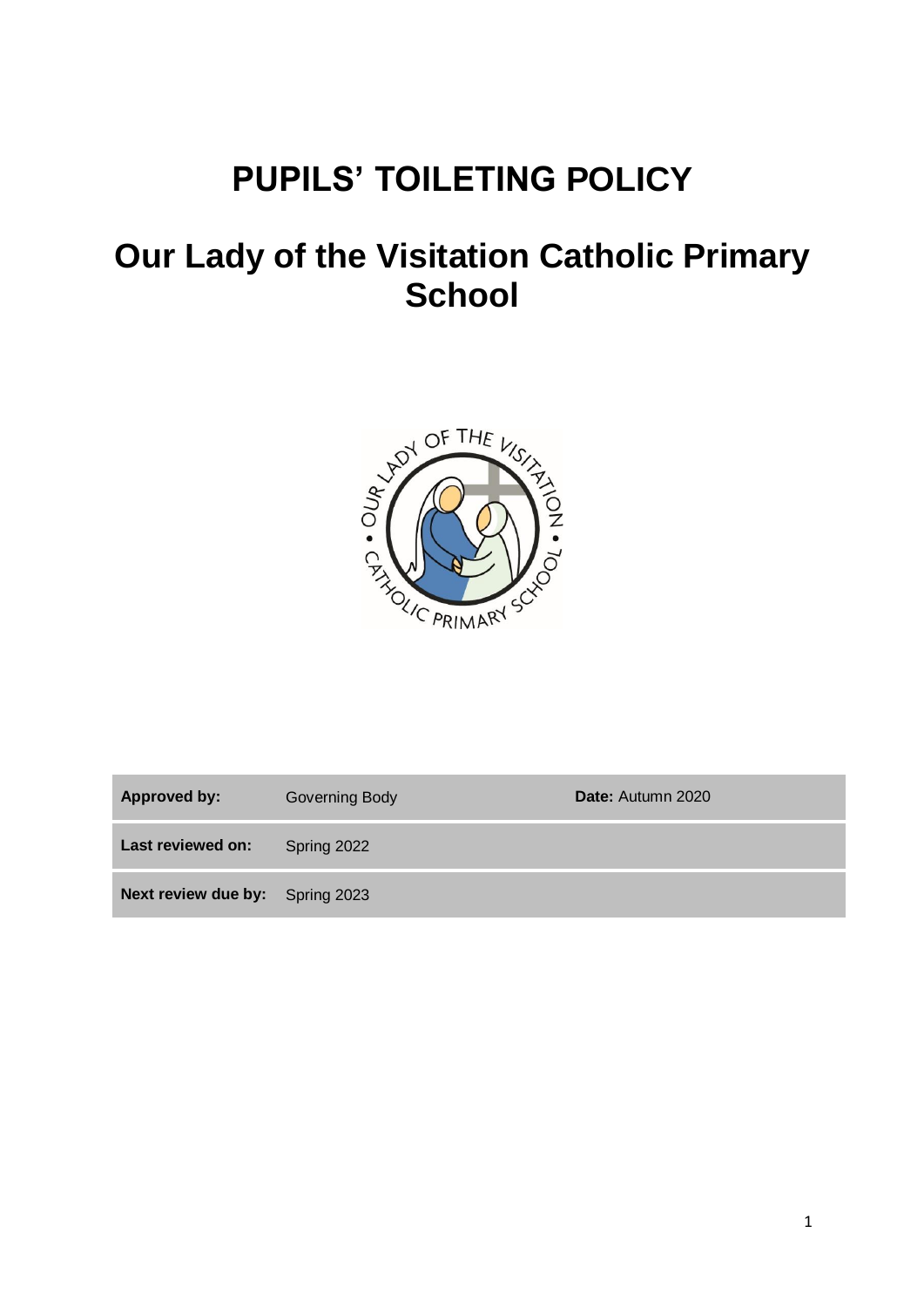#### Pupil Toileting Policy

#### Aim of policy

Our Lady of the Visitation Catholic Primary School and Nursery recognises that some children with SEN and other children's home circumstances may result in children arriving at school with under developed toilet training skills. The aim of this policy is to ensure that appropriate provision is made for such children. This policy also aims to clarify the school's position on toileting needs in children who have no SEN needs and who soil regularly within the school day.

Our Lady of the Visitation Catholic Primary School and Nursery is committed to safeguarding and promoting the welfare of children and young people. We are committed to ensuring that all staff responsible for intimate care of children and young people will undertake their duties in a professional manner at all times.

Intimate care is defined as any care which involves washing, touching or carrying out an invasive procedure that most children and young people carry out for themselves, but which some are unable to do.

Staff will work in close partnership with parents and carers to share information and provide continuity of care.

#### SEN and inclusion

If a child is not toilet trained because of a disability his/her rights to inclusion are additionally supported by the SEN & Disability Act 2001 & part 1V of the Disability Discrimination Act 1995.

#### Toileting and the Foundation Stage Profile

Curriculum guidance for the Foundation Stage is clear that the role of the adult involves supporting the child's whole development, particularly their Personal, Social and Emotional development including supporting the transition between settings. One of the Early Learning Goals for children to achieve by the end of the Foundation Stage is to "Dress and undress independently and manage their own personal hygiene".

#### Intimate Care in Key Stage 1 and Key Stage 2

Key Stage 1 - If a child accidentally soils or wets, we will encourage the child to change themselves and where necessary change them, after seeking permission from a parent/carer. We will change children for odd 'accidents' but not routinely as part of day to day personal care.

Key Stage 2 - Any child that soils or wets will not be changed by any member of staff. However, we will provide a private secure room (such as our separate toilet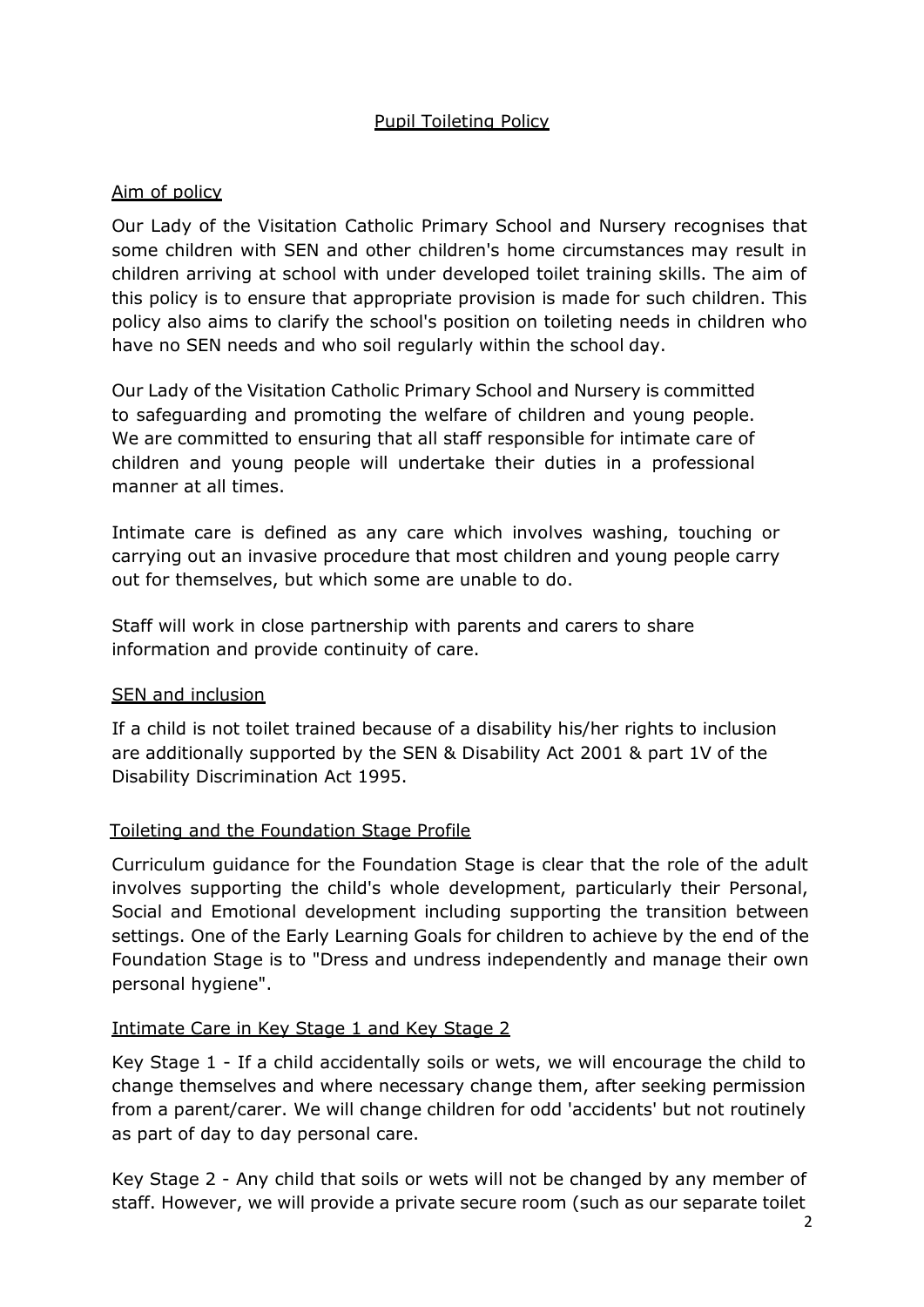next to the welfare room) where the child may change on their own. We will supply clean clothes (to the best of our ability out of the 'spares box') and a carrier bag.

#### Parental responsibility

Prior to starting at Our Lady of the Visitation Catholic Primary School and Nursery prospective parents/carers will be reminded of the school's expectation that pupils should be toilet trained before they start school. It will also include a sharing of this policy during school home visits as well as during parents' induction meetings in school. If a child is not fully toilet trained before starting school, the parents/carers must inform the school. A meeting will then be arranged prior to a start date being given. The child's needs will be discussed and reasons for the child not being fully toilet trained will be recorded. Parents of children who have regular toileting accidents will be required to provide spare clothes (to be kept on their peg in the cloakroom).

Parents/carers should make every effort to come to school to change their child, and should bring a clean set of clothing.

It is essential that parents / carers recognise they are responsible for any training / changing routines for their child. School is not responsible for toilet training a child.

Where a parent is aware of any concerns or issues around their child's toileting routine at any age, they should discuss the issues with the school.

## Staff responsibilities with children who have a special educational and/or a diagnosed medical need

The teaching assistant / welfare officer will help with intimate care. There is also a stock of baby wipes, plastic bags and disposable protective gloves for staff to use, which they must do. If a child soils him/herself during school time, the teaching assistant will help the child where needed to:

- Remove their soiled clothes
- Clean skin (this usually includes bottom, genitalia, legs, feet)
- Dress in the child's own clothes or those provided by the school
- Wrap soiled clothes in plastic bag and give to parents/carers to take home.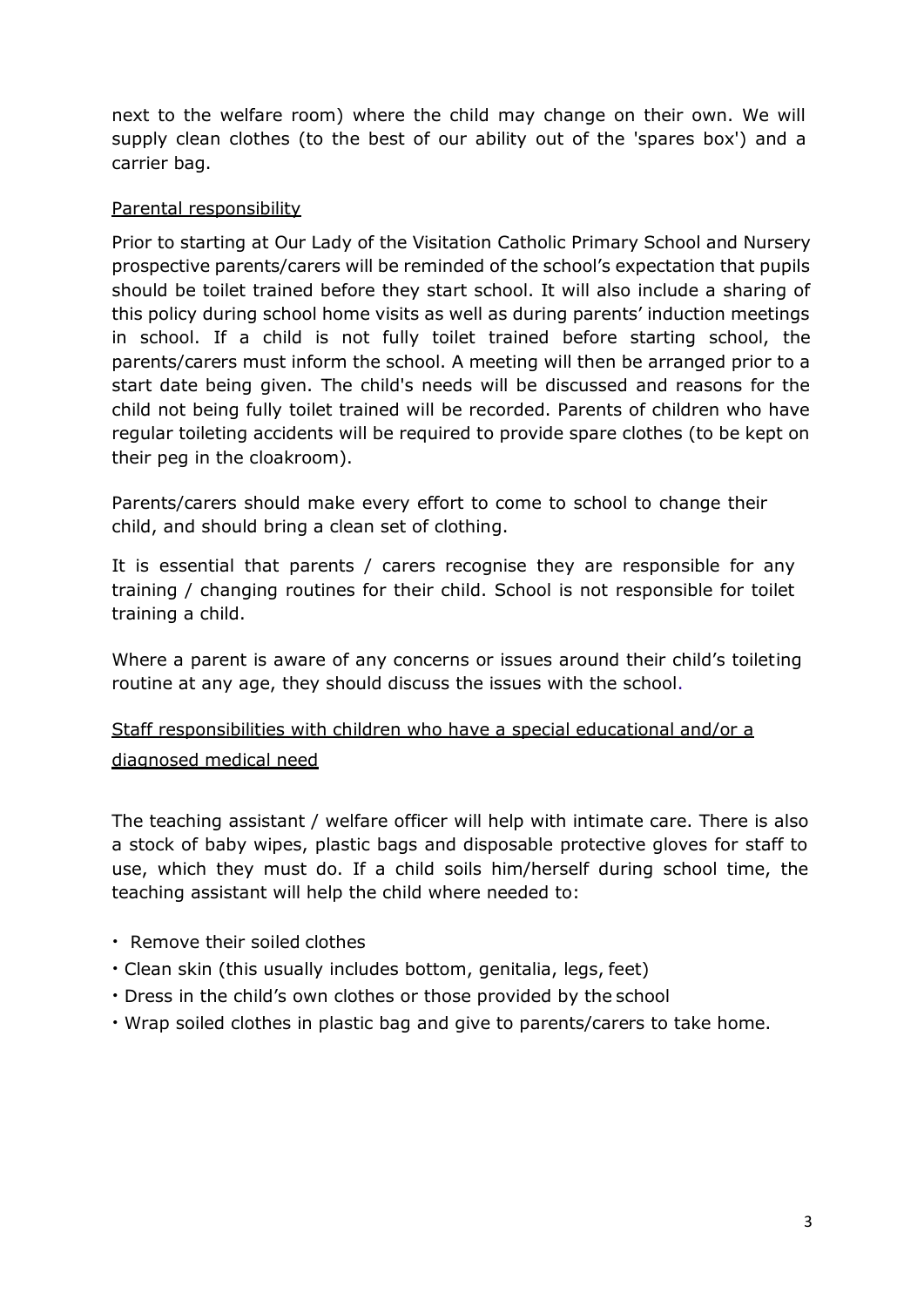There is an expectation that medical documentation will be supplied by parents /carers in order for the school to provide assistance with intimate care. Parents/carers whose children regularly soil themselves will be required to fill in and sign the 'Permission for Our Lady of the Visitation Catholic Primary School to provide intimate care' (Appendix 1) ("Intimate Care Form").

With regard to the care of children who regularly soil themselves and their participation in school trips the school recognises that day trips and residential visits enrich the learning experience for all pupils. To this end the school would undertake a risk assessment for the individual child and facilitate their participation in school visits by inviting, where possible, a parent/carer to attend the trip or by using the school welfare assistant or another suitably trained member of staff.

#### Staff responsibilities with Non-SEN children

School does not have staffing levels to accommodate teaching assistants regularly leaving the class to attend to an individual's hygiene. In the event of a child needing to be changed on a rare occasion, two members of staff must be present if a child needs to be changed. Staff are not permitted to change a child alone. This ensures we safeguard our staff and comply with Safeguarding procedures. Where an Intimate Care Form has not been completed and a child needs help with intimate care (in the case of a toilet 'accident') then parents/carers will be required to attend school urgently.

In order to help the children to become aware of their bodily needs and respond to them in time, those who wish to go to the toilet are allowed to go, although

they are encouraged as they progress through the school to use the toilet during break and lunch times. The school undertakes to attempt and support any training programme requested by a child's GP and/or the school nurse or parent.

At all times the member of staff pays attention to the level of distress and comfort of the child. If the child is ill, a member of staff will telephone the parent/carer.

In the event a child is reluctant and refuses to visit the toilet the parent/carer will be contacted to discuss any underlying issues.

Our intention is that the child will never be left in soiled clothing, and as soon as the member of staff responsible for him/her is aware of the situation, she/he will clean the child or telephone the parent/carer. The member of staff responsible will check the child regularly to ensure that he/she is clean before leaving to go home.

It is intended that the child will not experience any negative disciplining, but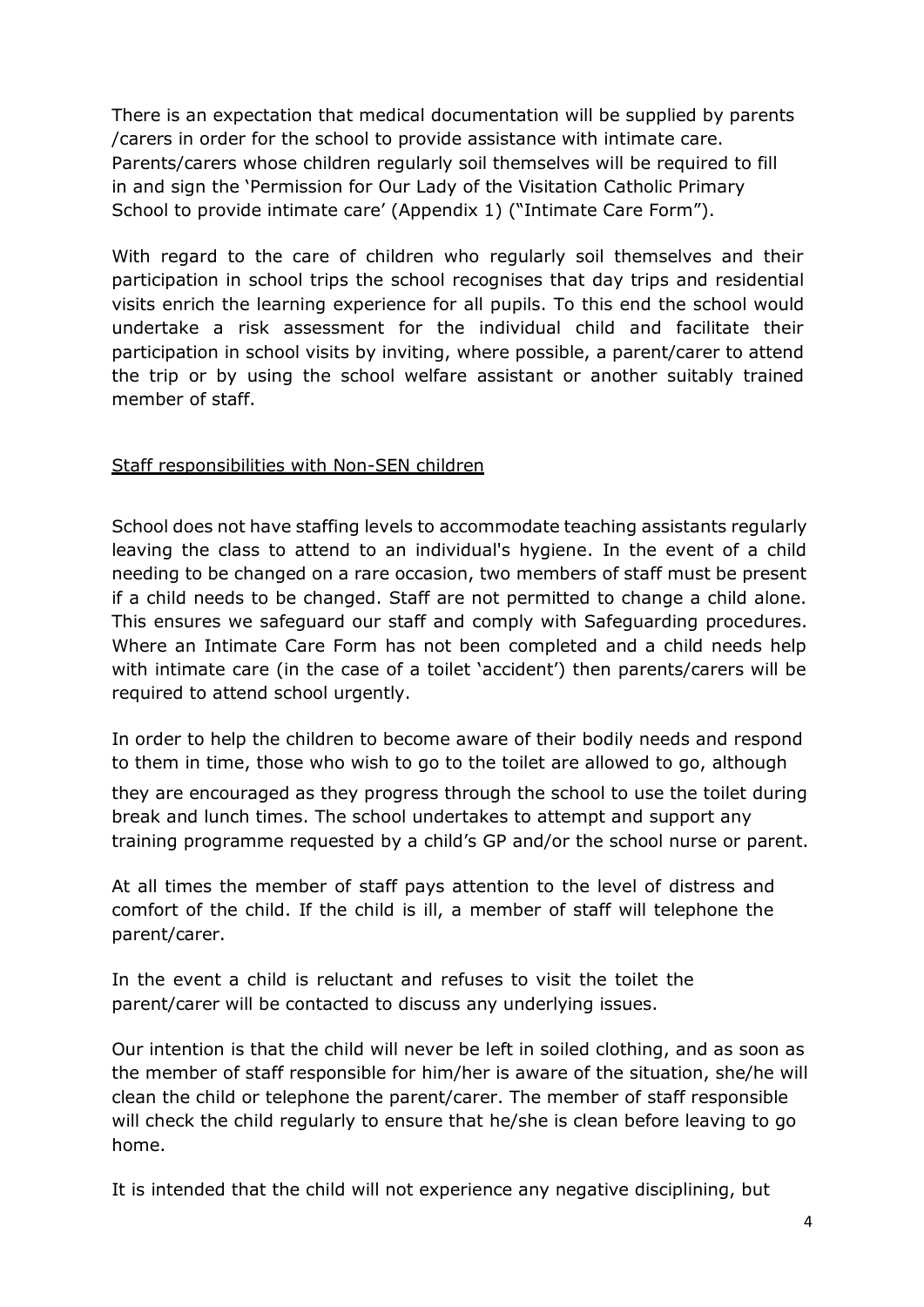only positive encouragement and praise for his/her endeavours to master this necessary skill. It is always our intention to avoid drawing attention to such events and positively encourage the child in his/her efforts to gain these skills.

### **6. Implementation, monitoring and review**

Implementation of the policy is the responsibility of the Headteacher and Governors. Verbal feedback will include evaluative feedback from pupils, as well as teaching and support staff.

There will be an on-going opportunity for staff to discuss, with the Headteacher, any issue regarding the Toileting policy that concerns them.

This policy will be reviewed every 12 months and consideration given to the implications for future whole school development planning.